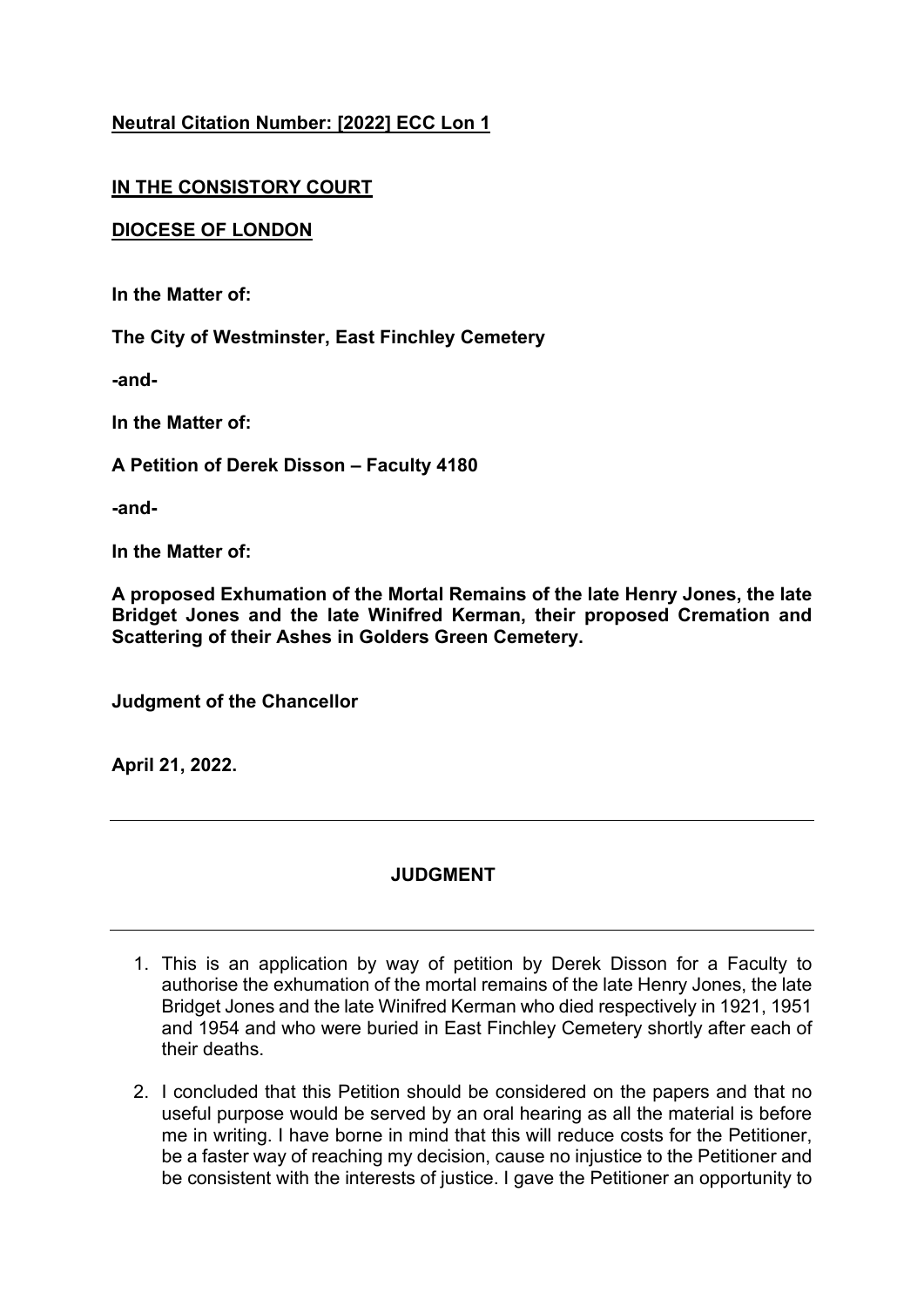argue for an oral hearing if he wished (although the final decision is mine) but he was content the Petition should be decided on the papers.

- 3. The petition is not in proper order as, in the case of exhumations not forming part of a churchyard re-ordering scheme, a separate faculty is required in the case of each application for an exhumation. Having considered the papers, however, I have decided to waive that particular requirement as I have decided that first, there are no material differences in the consideration of the application in respect of each of the deceased and, secondly, because I have also concluded that each of the applications must fail as being far outside of the exceptions to the general and important rule relating to the finality of Christian burial set out in the leading case of *Re Blagdon Cemetery* [2002] Fam 299, Court of Arches.
- 4. Mr Disson sets out the circumstances of the original burials as follows and without any discourtesy I shall refer to the deceased as Henry, Bridget and Winifred. Henry died in 1921, Bridget in 1951 and Winifred in 1954 and each of the deceased was buried a short time after his or her death. Henry died of tuberculosis, Bridget of pneumonia, anaemia and hypertension and Winifred of heart disease.
- 5. Mr Disson does not propose to re-inter their mortal remains but to scatter their ashes in Golders Green cemetery. This is entirely different from burial in consecrated ground as by definition, the ashes will not lie anywhere but will be blown wherever the wind takes them. This gives me an added concern but it is not the primary reason I am refusing the application. I do not know what evidence Mr Disson has that the ground is consecrated. I understand it to be a secular crematorium although I believe that the Jewish cemetery opposite is regarded as consecrated because it is separate and observes Jewish law with regard to burials. For the purposes of this judgment, however, I will presume that he is correct as my understanding may be wrong or I may have misunderstood the position about where it is proposed the ashes will be scattered.
- 6. Mr Disson makes it clear that each of the deceased was buried in the East Finchley cemetery because that was the appropriate cemetery then for where they lived. No written guidance as to the wishes of the deceased exists and whilst Mr Disson says no wishes were expressed by the any of the deceased as to their burial, I do not see how he can know this. I agree, however, that there is no surviving written record of any wishes. In my experience, however, people usually do have views as to whether they should be buried or cremated and as to whether their remains should lie in the ground or be scattered upon it. Certainly, cremation has grown in popularity since the Second World War as have a number of alternative methods of disposing of remains which our forebears may well have considered unacceptable.
- 7. I entirely accept that life was difficult for many of those who emigrated from Ireland in the period to which he refers. Mr Disson tells me that Henry, who was his grandfather, was an accomplished organ builder in Ireland, left because of the Troubles, and tragically was unable to establish himself in England, having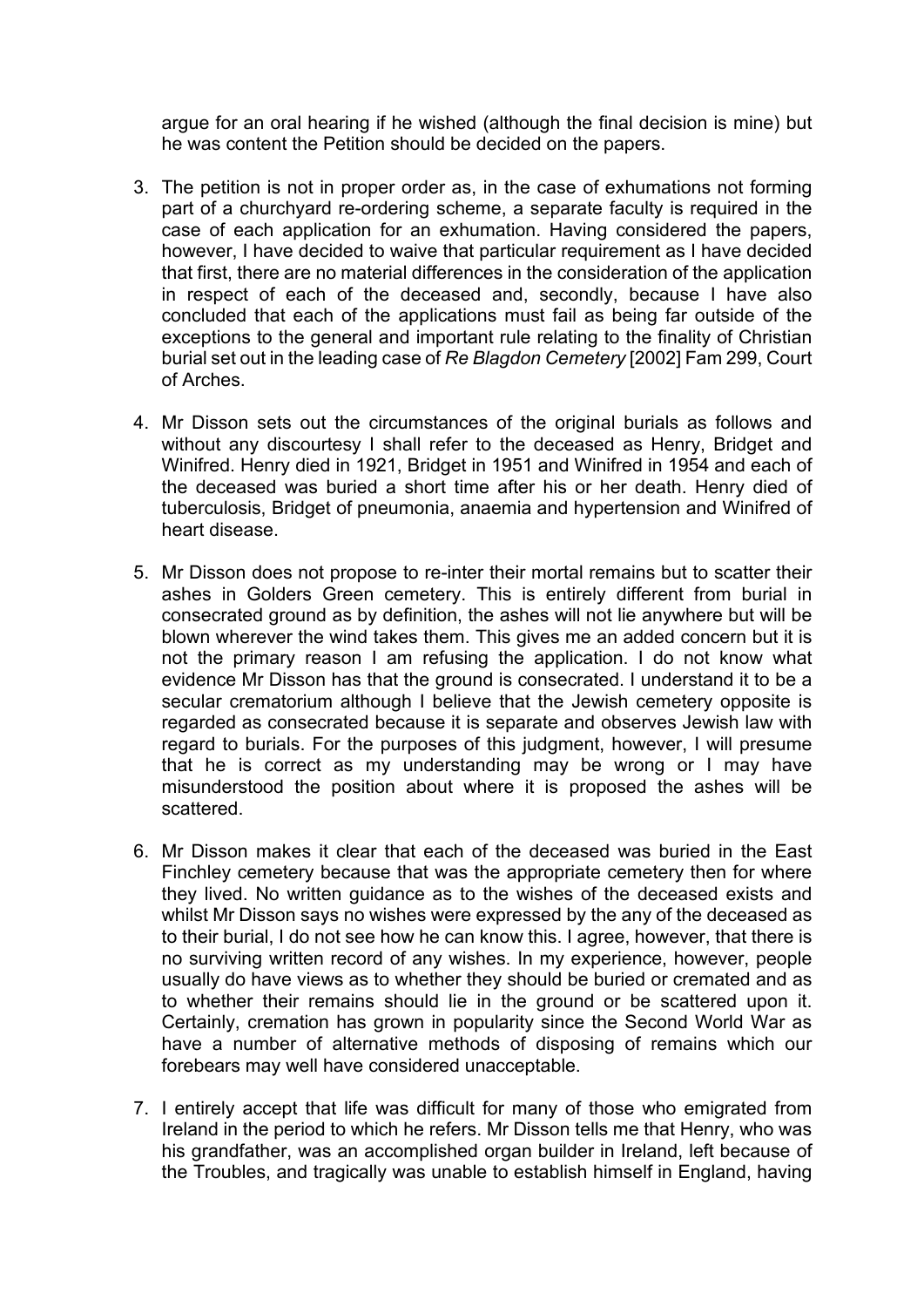to resort to work that did not reflect his talent or experience and which had a deleterious effect on his health. It being an era before vaccination for TB, this disease was then a scourge and no respecter of persons. Henry's early death at the age of 48 must have been an appalling tragedy for his family.

- 8. Bridget was Mr Disson's grandmother and Winifred his great or grand Aunt. I say to him very gently that whilst I understand the present proposal represents his and his brother's wishes now and that members of his family have increasingly opted for scattering of ashes (shortly after their deaths) I do not know whether the exhumation, cremation and scattering of his grandfather, grandmother and grand-aunt's remains after they had lain undisturbed for nearly a century in his grandfather's case and nearly three quarters of a century in the case of the ladies would be what *they* would have ever imagined or wanted.
- 9. The case of *Blagdon* before the Court of Arches (before the Dean of Arches, the Right Worshipful Sheila Cameron QC, Chancellor Christopher Clark QC and Chancellor Charles George QC) was handed down on April 16, 2002. It is a decision of a superior court and is accordingly binding on me to the extent that it lays down a rule of law.
- 10. The decision in most exhumation cases turns on the particular facts disclosed and the Chancellor has a measure of discretion. *Blagdon* sets out the position in law: *"it is for the Petitioner to satisfy the Court that there are special circumstances in his or her case which justify the making of an exception from the norm that Christian burial (that is the burial of a body or cremated remains in a consecrated churchyard or consecrated part of a local authority cemetery) is final. It will then be for the Chancellor to decide whether the Petitioner has so satisfied him or her."*
- 11. Whilst the length of time between the burial and application for exhumation is not of itself determinative of the application, it is clearly an important consideration both in itself and in what it reveals of the thinking behind the application. No real explanation is given here for this very considerable delay and it may well be that it is an idea that has understandably grown as the Petitioner and his brother have grown older.
- 12. Likewise, the fact that an entirely different disposal of the remains (cremation followed by scattering) is proposed is not determinative of the application, it is a matter I shall take into account as a factor. I am not persuaded that the uniting of family remains is a sensible justification here, because by definition that simply cannot occur when ashes are scattered, save in a symbolic sense.
- 13. *Blagdon* posits various exceptions that may apply to the general rule but none of the circumstances of this case fall within those. Although not a 'change of mind' case, as the Petitioner and his brother never made the initial decision as to burial, I find that it is analogous to that situation. It is an idea that has occurred to the Petitioner and his brother many years after the burials and, whilst I understand their reasoning, it comes nowhere near forming a justified exception to the general rule. Indeed, I find that, whatever the views of the Petitioner and his brother, which I do not disrespect, this proposal is about *their* wishes – for